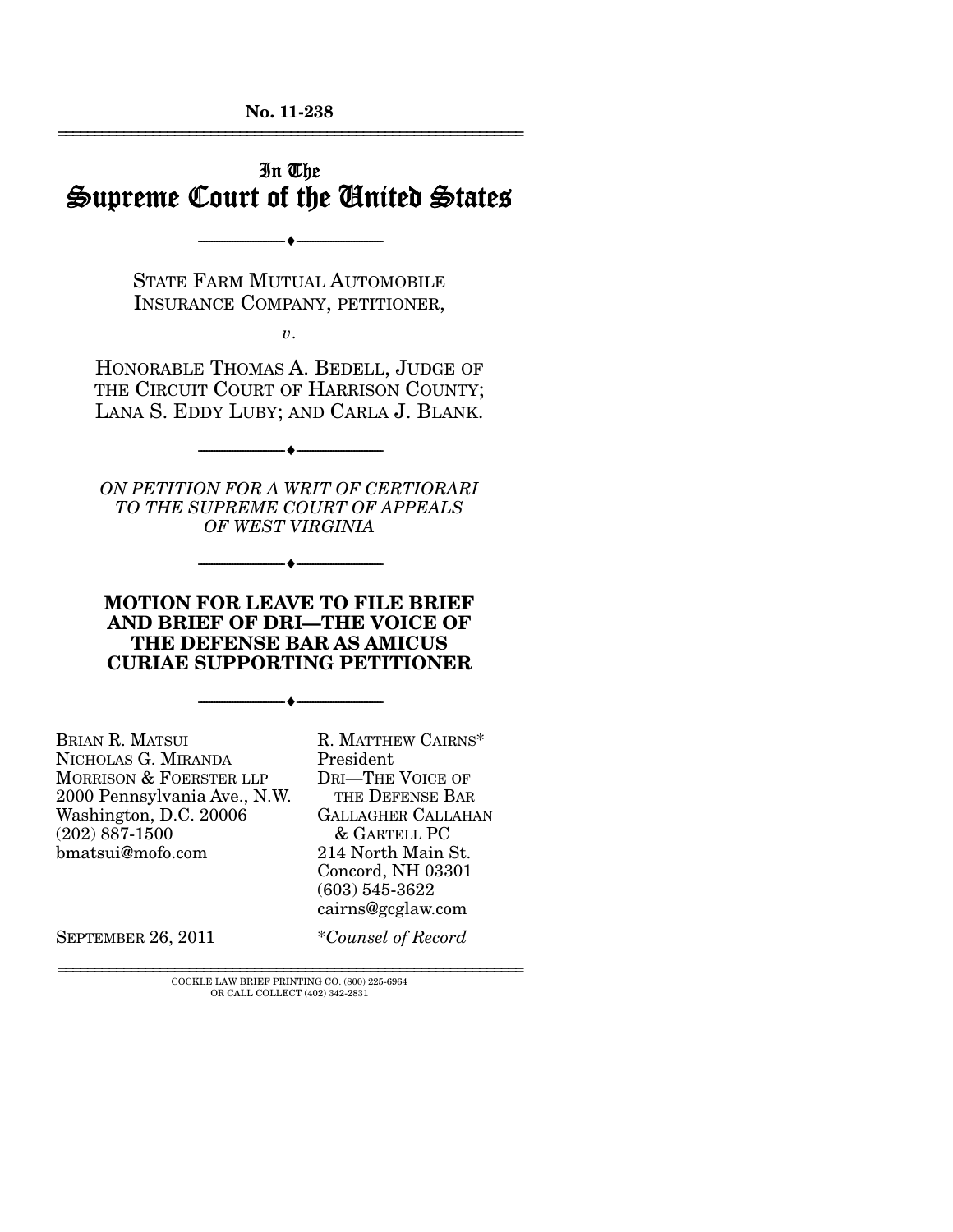### **MOTION OF DRI—THE VOICE OF THE DE-FENSE BAR TO FILE A BRIEF AS AMICUS CURIAE SUPPORTING PETITIONER**

 Pursuant to Rule 37.2(b) of the Rules of the Supreme Court of the United States, DRI—The Voice of the Defense Bar ("DRI")—respectfully moves this Court for leave to file the accompanying brief, as amicus curiae in support of petitioner State Farm Mutual Automobile Insurance Company.

 Pursuant to Rule 37.2(a), Counsel of Record for all parties were notified of DRI's intention to file an amicus curiae brief at least 10 days prior to the due date for the amicus curiae brief. Letters from counsel for petitioner State Farm Mutual Automobile Insurance Company, respondents Honorable Thomas A. Bedell, and respondent Lana S. Eddy Luby consenting to the filing of this brief have been filed with the Clerk of this Court pursuant to Rule 37.2(a). Respondent Carla J. Blank has withheld consent.

 This case involves a significant discovery issue: whether, consistent with the First Amendment, a court can impose a protective order that governs the dissemination, retention, and destruction of documents obtained outside of discovery. DRI's members, comprising over 23,000 civil defense attorneys, are directly affected by the issue before this Court. In particular, DRI seeks to participate in this case because the protective order upheld by the West Virginia Supreme Court imposes new burdens on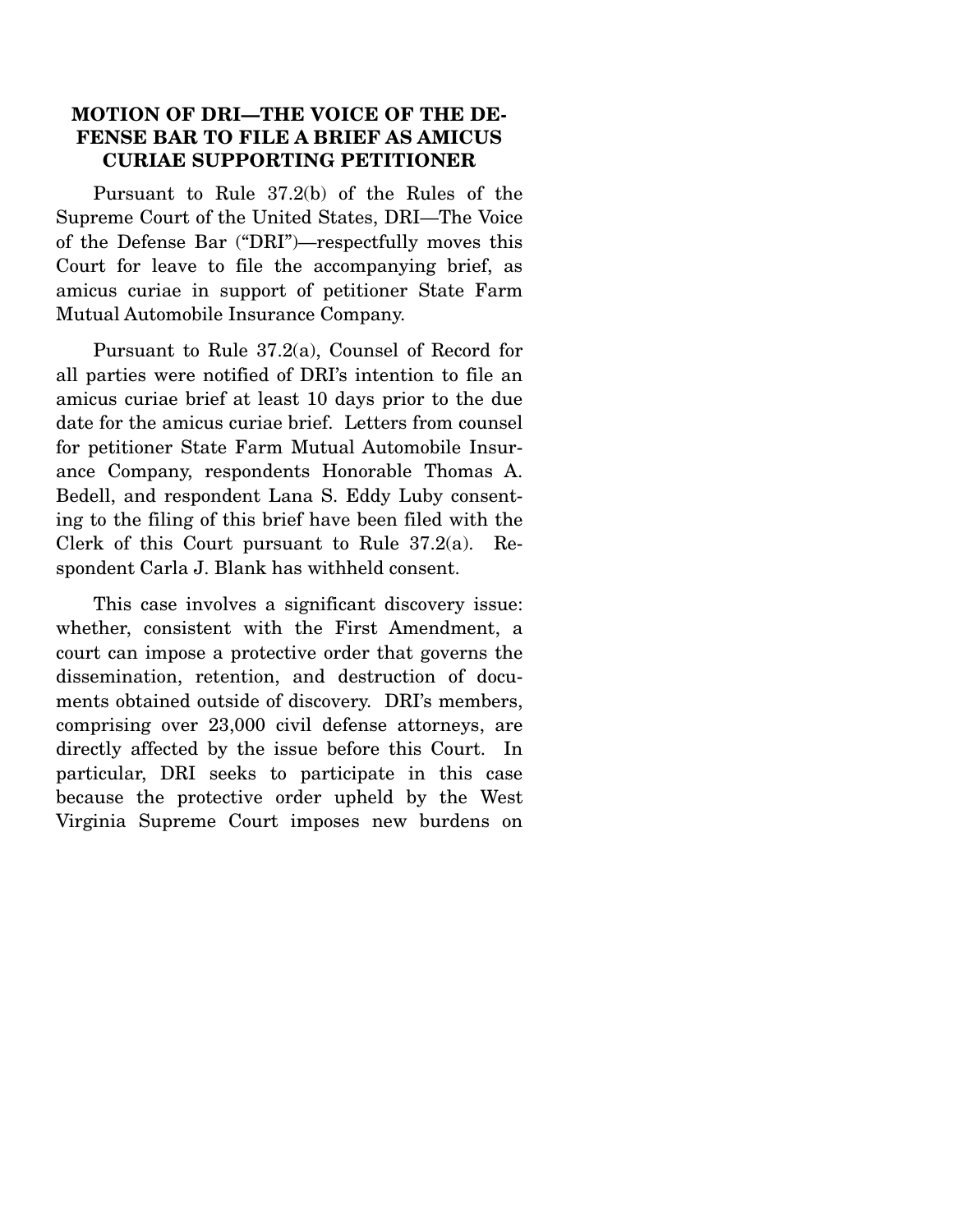DRI's members and their clients. In conflict with this Court's precedent, the ruling below precludes the dissemination of—and ultimately requires the destruction of—confidential information obtained outside the scope of discovery. Not only is this an unconstitutional prior restraint on speech that undermines DRI members' ability to provide effective legal representation to their clients, but the state court decision in this case requires attorneys to certify—or else face contempt sanctions—to the destruction of documents they may have never seen and may not even know to exist.

 Accordingly, DRI respectfully requests leave to file the accompanying brief.

Respectfully submitted,

BRIAN R. MATSUI NICHOLAS G. MIRANDA MORRISON & FOERSTER LLP 2000 Pennsylvania Ave., N.W. Washington, D.C. 20006 (202) 887-1500 bmatsui@mofo.com

R. MATTHEW CAIRNS\* President DRI—THE VOICE OF THE DEFENSE BAR GALLAGHER CALLAHAN & GARTELL PC 214 North Main St. Concord, NH 03301 (603) 545-3622 cairns@gcglaw.com

\**Counsel of Record*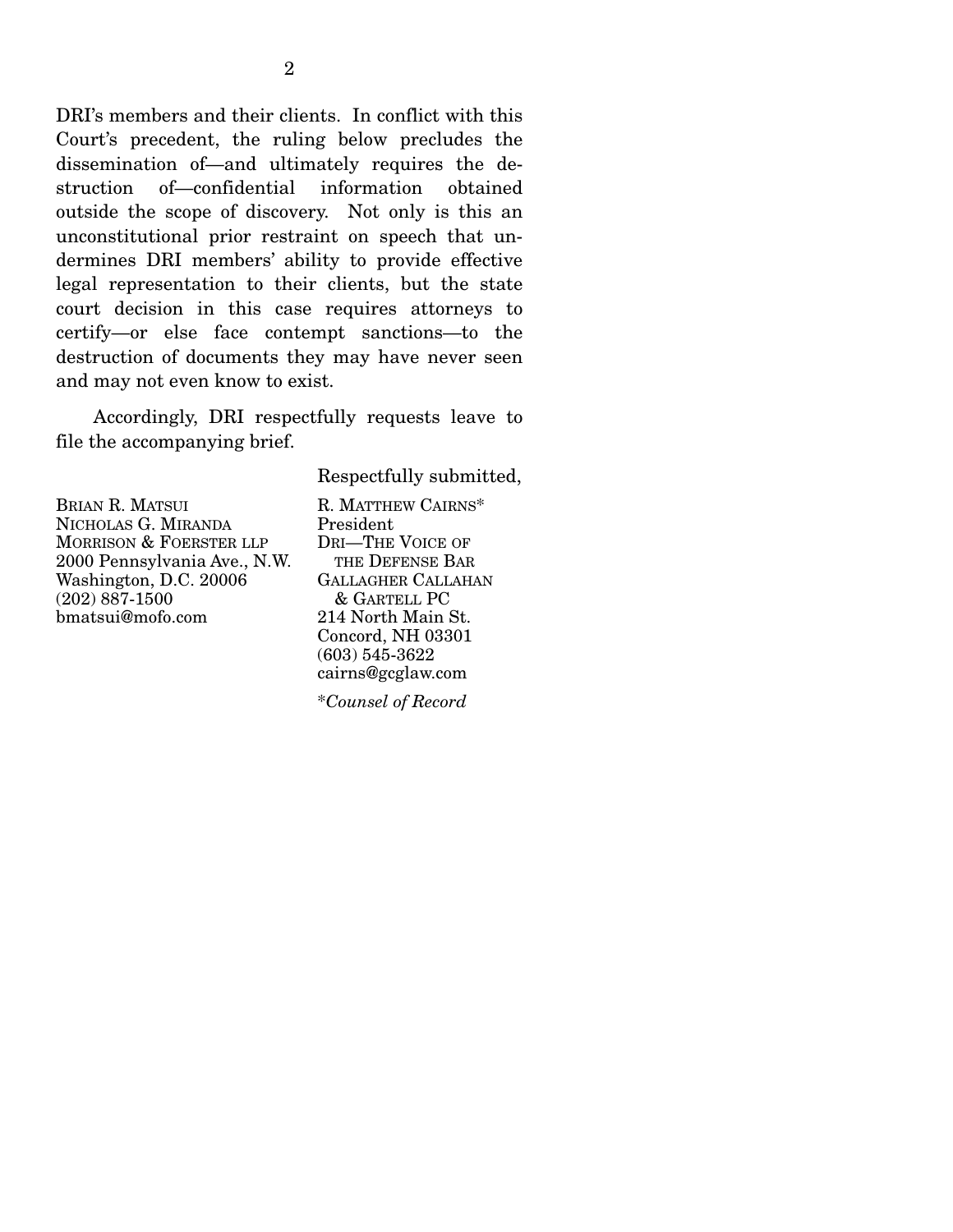## TABLE OF CONTENTS

# Page

|                                                                                                                                                                                | ii |
|--------------------------------------------------------------------------------------------------------------------------------------------------------------------------------|----|
| INTEREST OF AMICUS CURIAE                                                                                                                                                      | 1  |
| SUMMARY OF ARGUMENT                                                                                                                                                            | 3  |
|                                                                                                                                                                                | 4  |
| REVIEW IS WARRANTED BECAUSE THE<br>PROTECTIVE ORDER, WHICH EXTENDS<br>TO MATERIAL OBTAINED OUTSIDE OF<br>CIVIL DISCOVERY, CONSTITUTES AN IM-<br>PERMISSIBLE PRIOR RESTRAINT ON | 4  |
| A. The Ruling Below Conflicts With The<br>Decisions Of This Court And Several                                                                                                  | 4  |
| The Overbroad Protective Order Disrupts<br>$\mathbf{B}$<br>The Ordinary Function Of The Judicial                                                                               | 8  |
| This Case Is An Excellent Vehicle To<br>$\mathbf C$<br>Resolve An Important Discovery Issue<br>That Often Evades Review                                                        | 15 |
|                                                                                                                                                                                | 16 |
|                                                                                                                                                                                |    |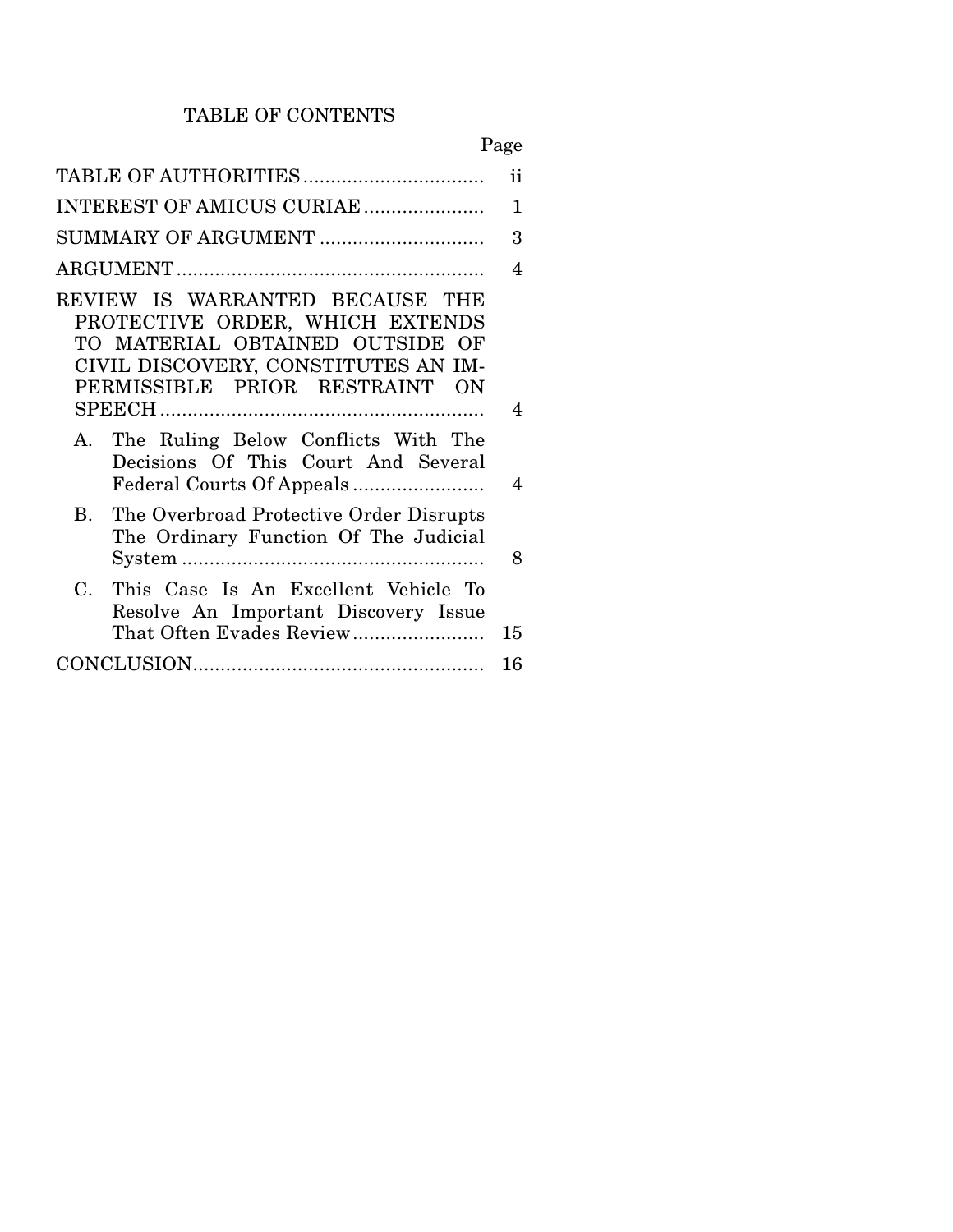## TABLE OF AUTHORITIES

# Page

## CASES

| BE & K Constr. Co. v. N.L.R.B., 536 U.S. 516                                                       |
|----------------------------------------------------------------------------------------------------|
| Bell Atl. Corp. v. Twombly, 550 U.S. 544 (2007) 15                                                 |
| Bridge C.A.T. Scan Assocs. v. Technicare Corp.,                                                    |
| Butterworth v. Smith, 494 U.S. 624 (1990)6, 7                                                      |
| Cipollone v. Liggett Group, Inc., 822 F.2d 335                                                     |
| Citizens First Nat'l Bank of Princeton v. Cin-<br>cinnati Ins. Co., 178 F.3d 943 (7th Cir. 1999) 8 |
| Coca-Cola Bottling Co. of Shreveport, Inc. v.<br>Coca-Cola Co., 107 F.R.D. 288 (D. Del. 1985)10    |
| EEOC v. Nat'l Children's Ctr., 98 F.3d 1406                                                        |
| General Dynamics Corp. v. United States, 131                                                       |
|                                                                                                    |
|                                                                                                    |
| Mohawk Indus., Inc. v. Carpenter, 130 S.Ct.                                                        |
| Rodgers v. U.S. Steel Corp., 536 F.2d 1001 (3d)                                                    |
| Schoffstall v. Henderson, 223 F.3d 818 (8th Cir.                                                   |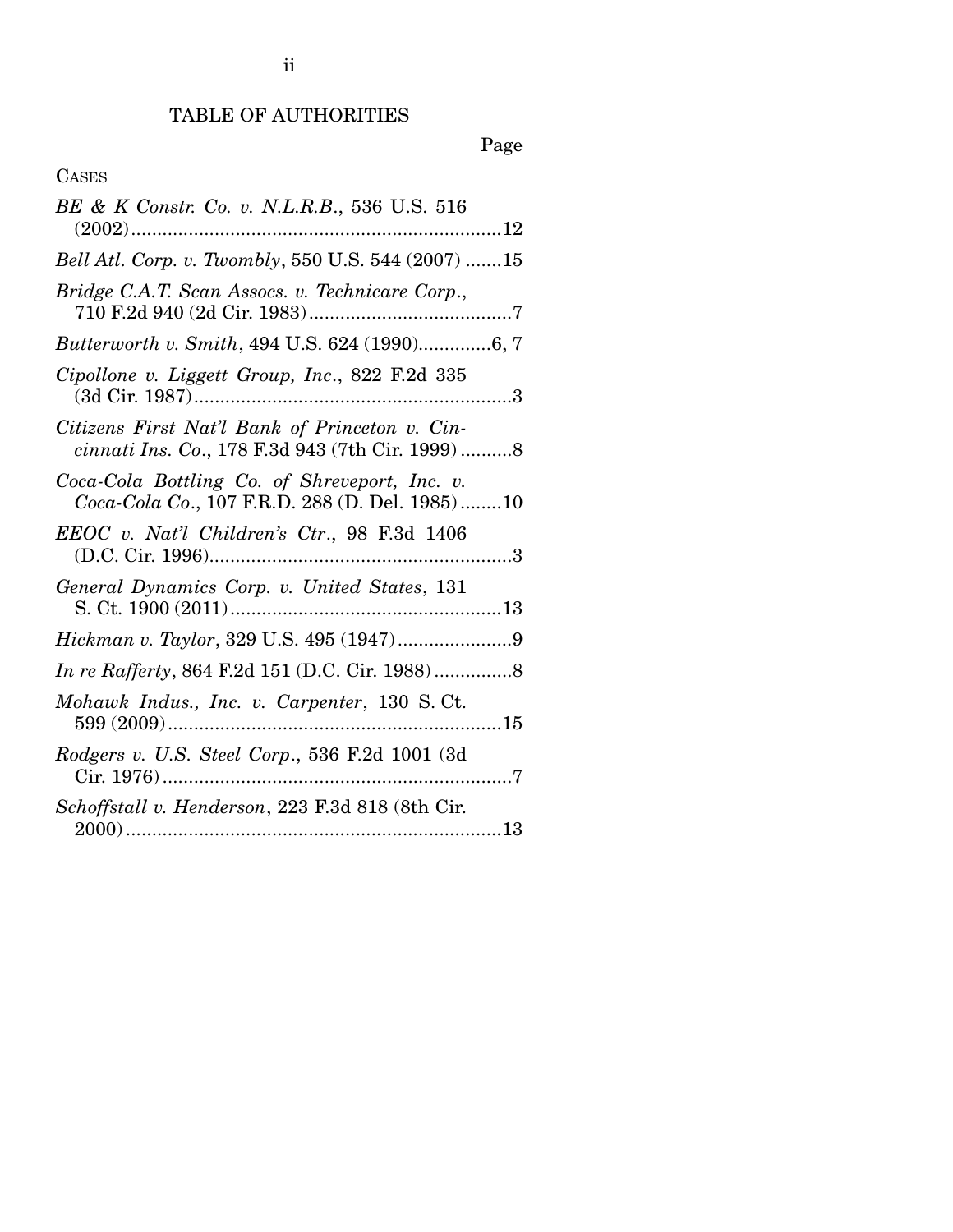## TABLE OF AUTHORITIES – Continued

| Page                                                                                                         |
|--------------------------------------------------------------------------------------------------------------|
| Searcy v. eFunds Corp., No. 08 C 985, 2010 WL                                                                |
| Seattle Times Co. v. Rhinehart, 467 U.S. 20                                                                  |
| <b>OTHER AUTHORITIES</b>                                                                                     |
| Federal Rules of Civil Procedure Rule 26(c)3                                                                 |
| 10 W.D. Pa. Local Rule App. LPR 2.2, Protective                                                              |
| S.D. Tex. Local Rules, Patent Cases, Protective                                                              |
| Arthur R. Miller, <i>Confidentiality</i> , <i>Protective</i><br>Orders, and Public Access to the Courts, 105 |

iii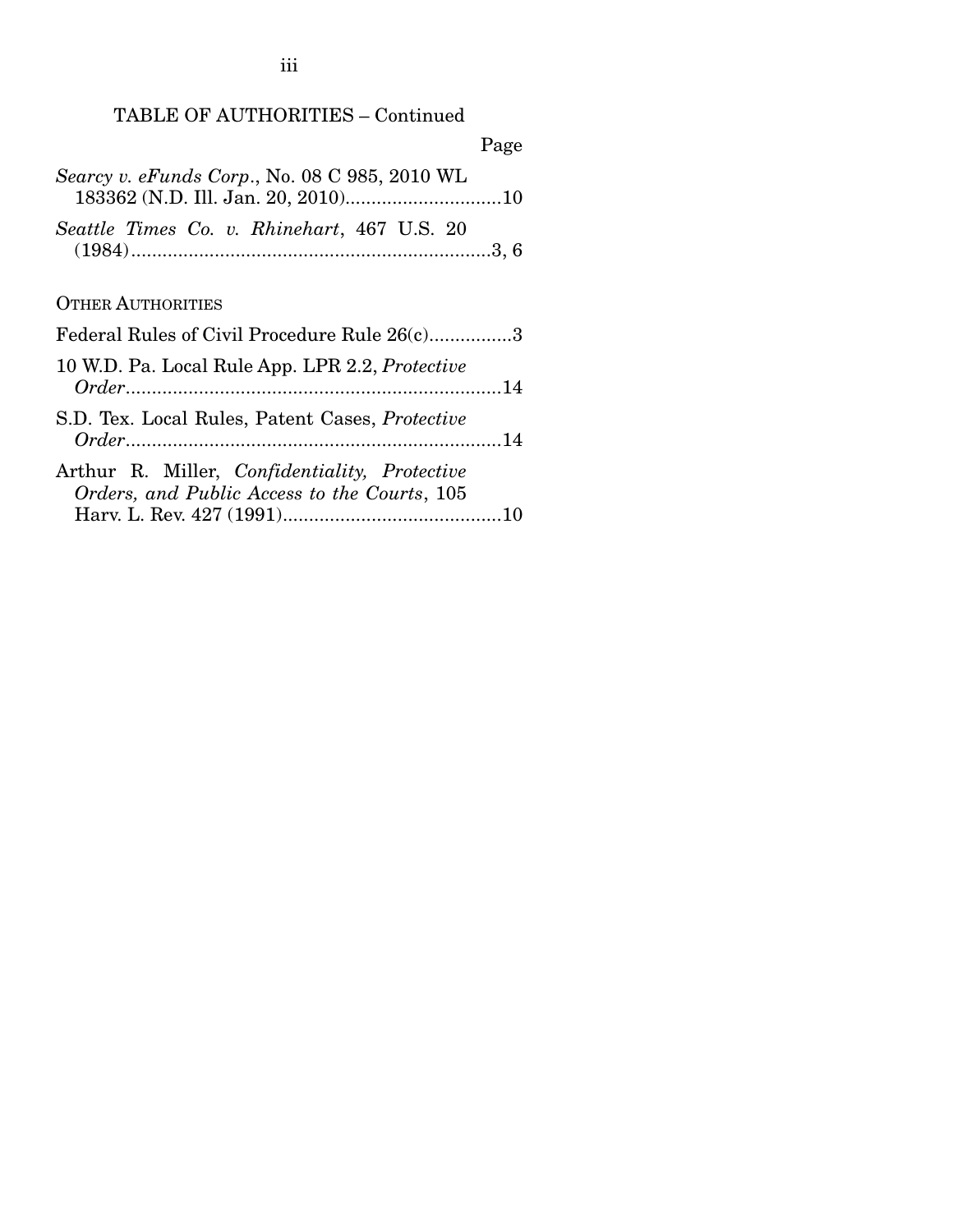### **BRIEF OF DRI—THE VOICE OF THE DEFENSE BAR AS AMICUS CURIAE SUPPORTING PETITIONER**

 DRI—the Voice of the Defense Bar respectfully submits this brief as amicus curiae in support of petitioner. $1$ 

#### **INTEREST OF AMICUS CURIAE**

 DRI—the Voice of the Defense Bar ("DRI") is an international organization comprised of more than 23,000 civil defense attorneys. DRI strives to improve the civil justice system by addressing issues of importance to the civil defense bar. For more than a half-century, DRI has worked to make the civil justice system more fair, efficient, and—where national issues are involved—consistent. DRI promotes these objectives by participating as amicus curiae in cases

<sup>1</sup> Pursuant to Supreme Court Rule 37.2(a), Counsel of Record for all parties were notified of DRI's intention to file an amicus curiae brief at least 10 days prior to the due date for this brief. Letters from counsel for petitioner State Farm Mutual Automobile Insurance Company, respondent Honorable Thomas A. Bedell, and respondent Lana S. Eddy Luby consenting to the filing of this brief have been filed with the Clerk of this Court pursuant to Supreme Court Rule 37.2(a). Respondent Carla J. Blank has withheld consent. No counsel for a party authored this brief in whole or in part and no party or counsel for a party made a monetary contribution intended to fund the preparation or submission of the brief. No person other than amicus curiae, their members, or their counsel made a monetary contribution to the preparation or submission of this brief.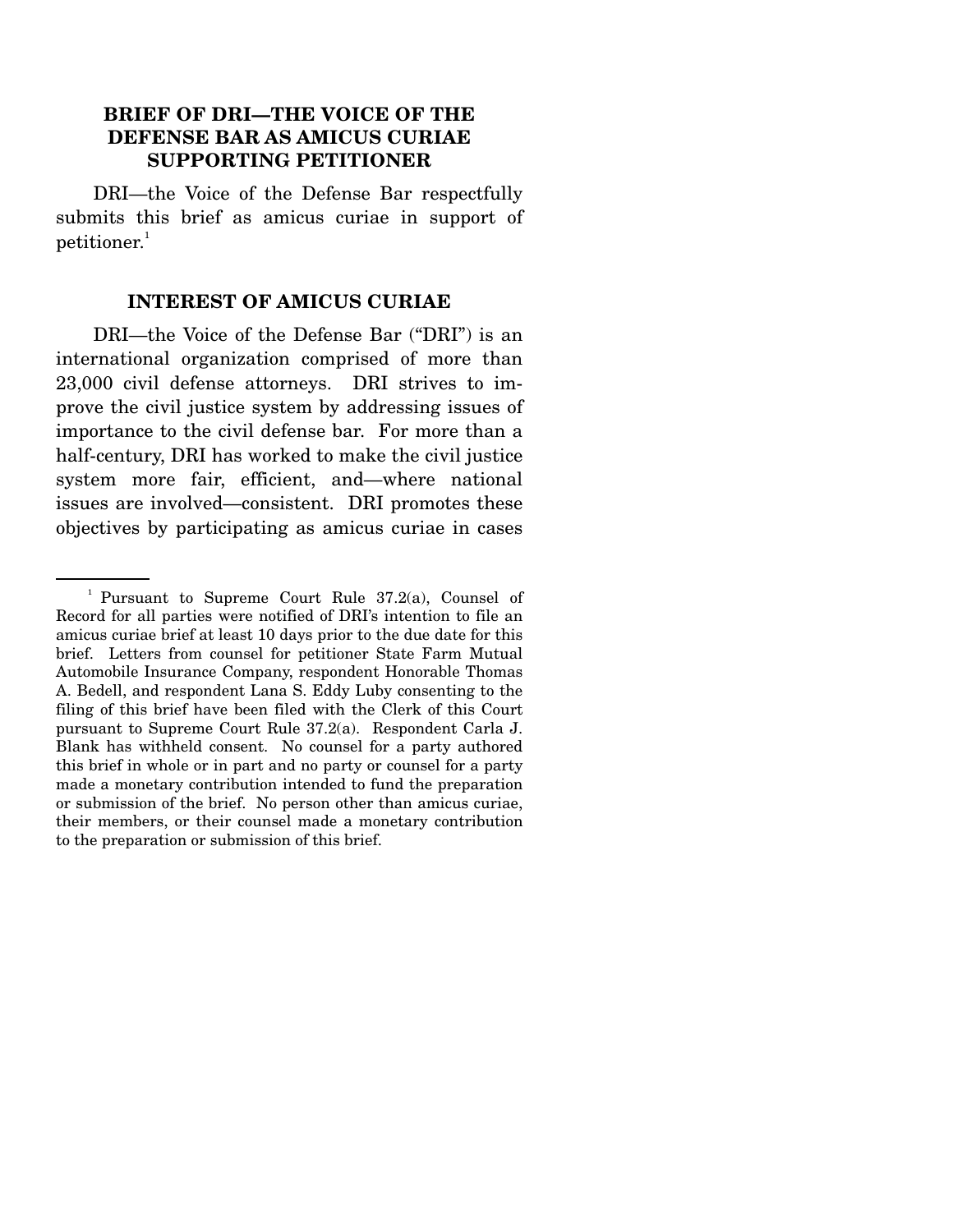that have direct and significant impacts on DRI's members and their clients.

 DRI seeks to participate in this case because the protective order upheld by the West Virginia Supreme Court imposes new burdens on DRI's members and their clients. In conflict with this Court's precedent, the ruling below precludes the dissemination of—and ultimately requires the destruction of—confidential information obtained outside the scope of discovery. Not only is this an unconstitutional prior restraint on speech that undermines DRI members' ability to provide effective legal representation to their clients, but the state court decision in this case requires attorneys to certify—or else face contempt sanctions—to the destruction of documents they may have never seen and may not even know to exist.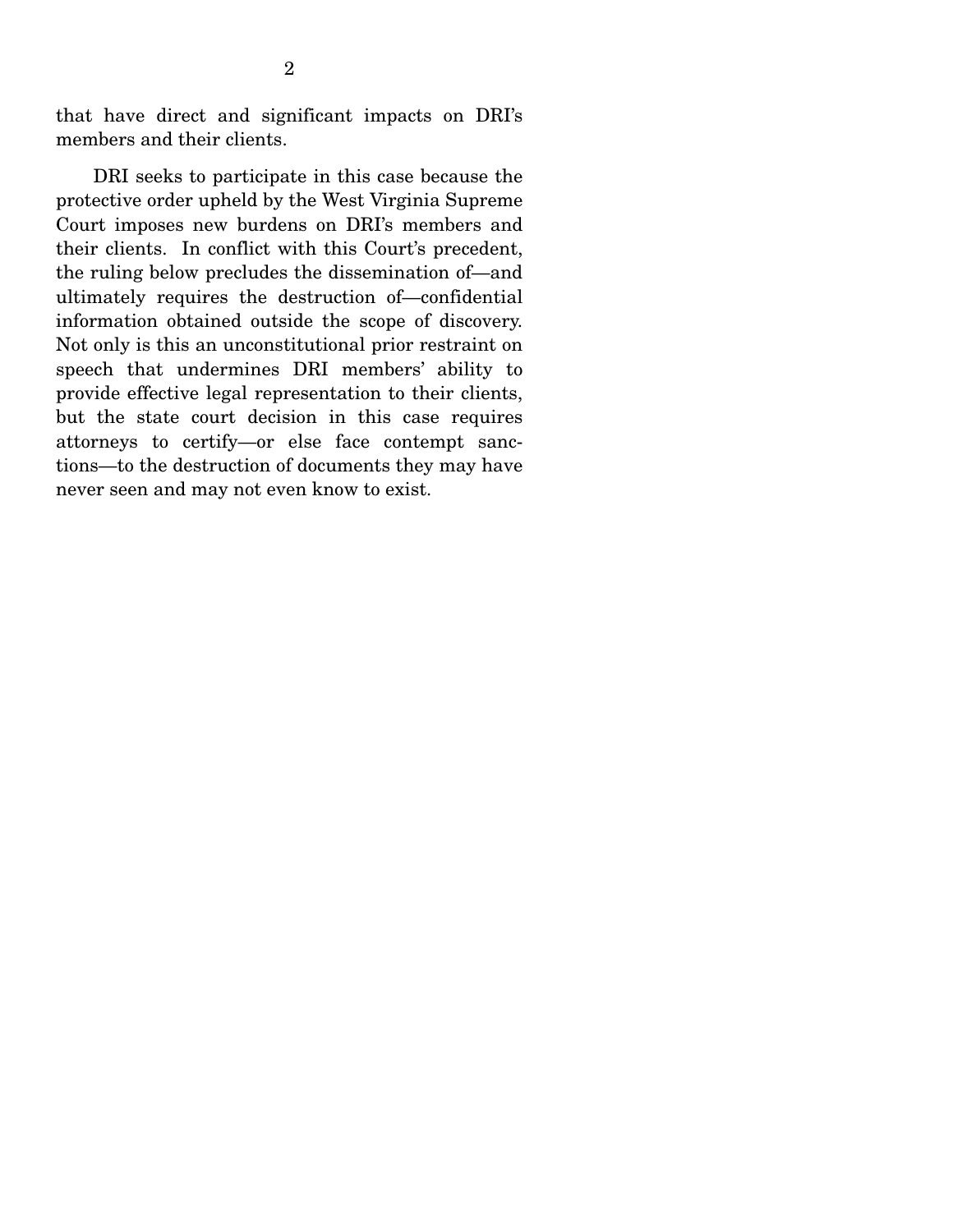### **SUMMARY OF ARGUMENT**

 The issues raised in the petition are of significant import to DRI's members and their clients. DRI recognizes that protective orders are a necessary mechanism to protect sensitive and confidential material of parties in litigation. Frequently, DRI's members obtain protective orders to prevent the unnecessary disclosure of trade secrets and other confidential business information that might be obtained through discovery from their clients. To that end, Rule 26(c) of the Federal Rules of Civil Procedure—as well as corresponding state court rules—ensures that parties can seek protection, on a showing of good cause, for certain materials *prior* to their disclosure. *EEOC v. Nat'l Children's Ctr.,* 98 F.3d 1406, 1411 (D.C. Cir. 1996); *Cipollone v. Liggett Group, Inc.,* 822 F.2d 335, 340-45 (3d Cir. 1987).

 But overbroad protective orders can undermine the adversarial process, and can have unintended consequences that affect far more than the judicial system. In this case, the West Virginia Supreme Court sanctioned a broad protective order that precludes the disclosure and requires the destruction of confidential material that was already lawfully in the defendant's possession. That decision constitutes a prior restraint on speech, and is in clear conflict with the precedent of this Court and several federal courts of appeals. *Seattle Times Co. v. Rhinehart*, 467 U.S. 20 (1984). On that basis alone, this Court should grant review.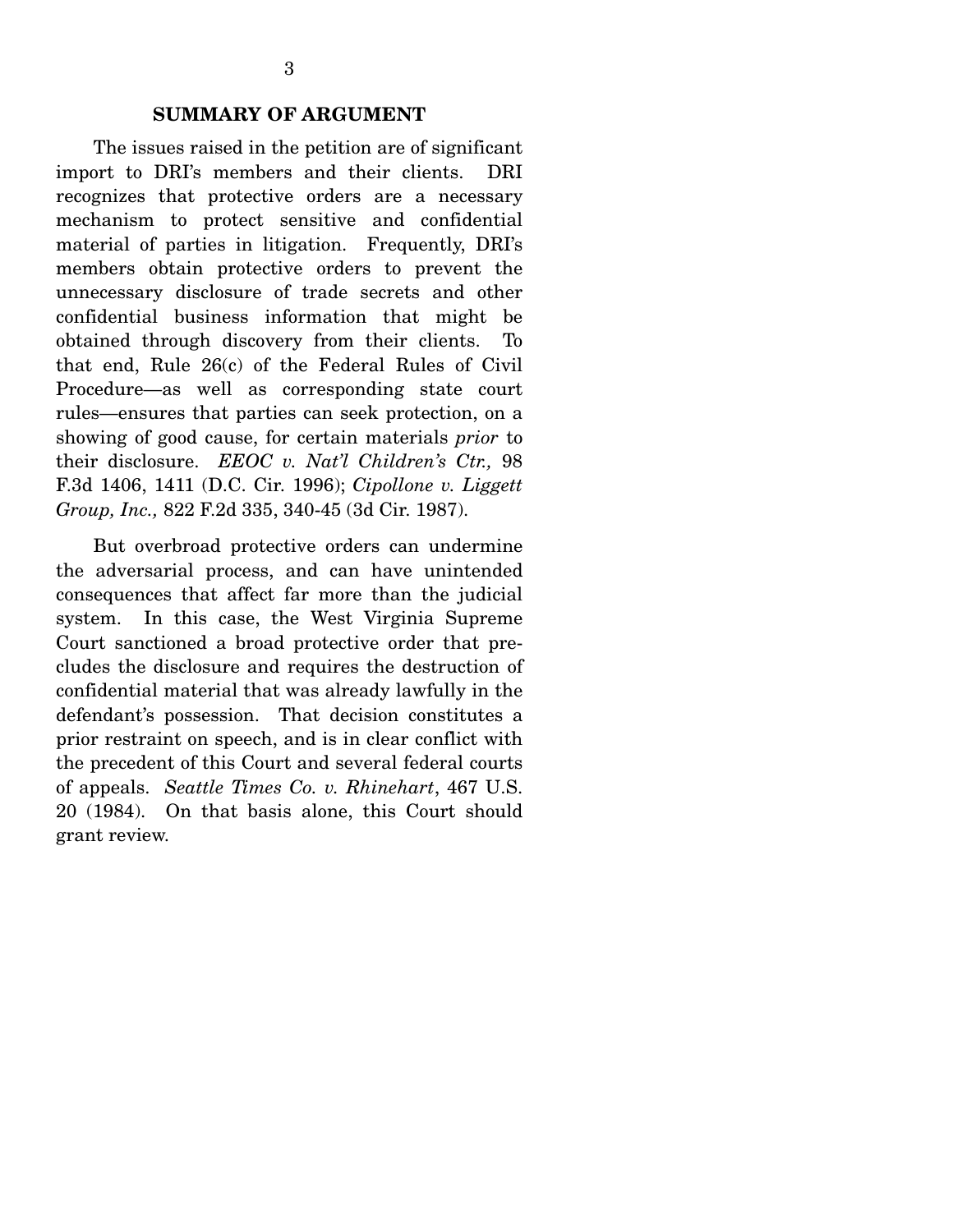Moreover, the West Virginia court's protective order comes at the request of the *plaintiff*. It involves evidence that forms the foundation of the plaintiff 's affirmative case and is critical to State Farm's and the Thomas Estate's defense. Thus, absent review, State Farm and the Thomas Estate (as well as other defendants subject to similar protective orders) face the dilemma of mounting a defense to charges brought against them or giving up important business information that it already rightfully possesses.

#### **ARGUMENT**

## **REVIEW IS WARRANTED BECAUSE THE PROTECTIVE ORDER, WHICH EXTENDS TO MATERIAL OBTAINED OUTSIDE OF CIVIL DISCOVERY, CONSTITUTES AN IMPERMIS-SIBLE PRIOR RESTRAINT ON SPEECH**

## **A. The Ruling Below Conflicts With The Decisions Of This Court And Several Federal Courts Of Appeals**

 As the petition demonstrates, this Court should grant review and reverse the West Virginia Supreme Court. In conflict with the precedent of this Court and a number of federal courts of appeals, the protective order at issue in this case constitutes an impermissible prior restraint on speech because it precludes the dissemination of (and ultimately requires the destruction of) documents obtained outside of discovery.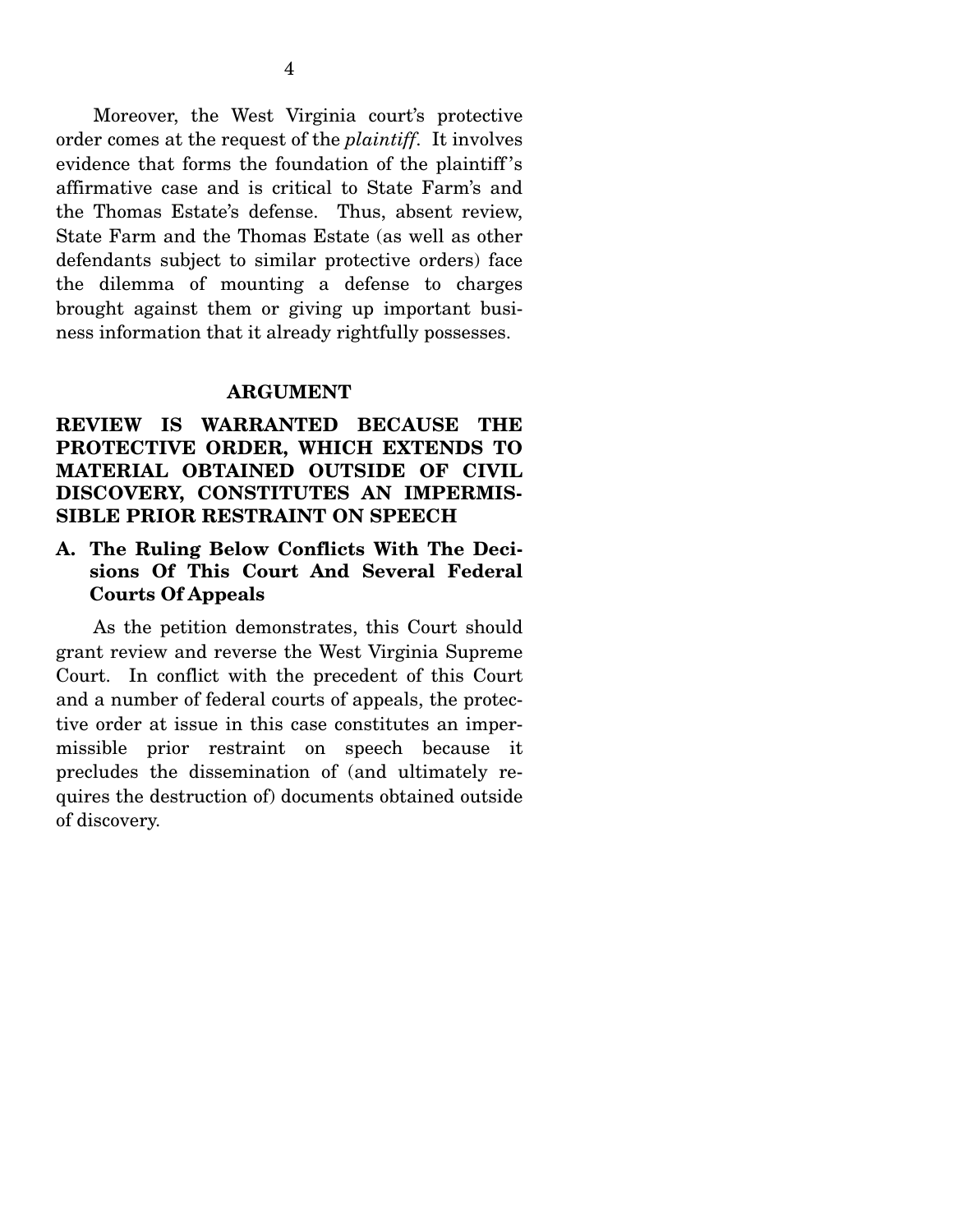1. The West Virginia protective order mandates that "any medical records previously received by or on behalf of any party in this case or any other person \* \* \* , *even if received prior to the Court's ruling on this Protective Order*, are protected regarding the confidentiality and privacy of such records in accordance with the Court's ruling herein." Pet. App. 100a (emphasis added). Under the terms of the protective order, no counsel can disclose any of plaintiff 's "medical records, or medical information, to any person other than their clients, office staff, and experts necessary to assist in this case" (Pet. App. 97a)—a prohibition which precludes providing these records or information, even as may be required by federal or state law, to any governmental agency to combat fraud (Pet. App. 100a-101a). Moreover, the protective order requires that "all medical records, and medical information, or any copies or summaries thereof, will either be destroyed with a certificate from Defendants' counsel as an officer of the Court that the same has been done, or all such material will be returned to Plaintiffs counsel without retention." Pet. App. 98a.

 The West Virginia Supreme Court ignored the First Amendment implications of the protective order, even though it acknowledged the "worries expressed by the defendants." Pet. App. 41a. Instead, the state court concluded that the mere fact that "a protective order is an appropriate means of protecting \*\*\* privacy interests" justified the expansive order at issue in this case. Pet. App. 41a.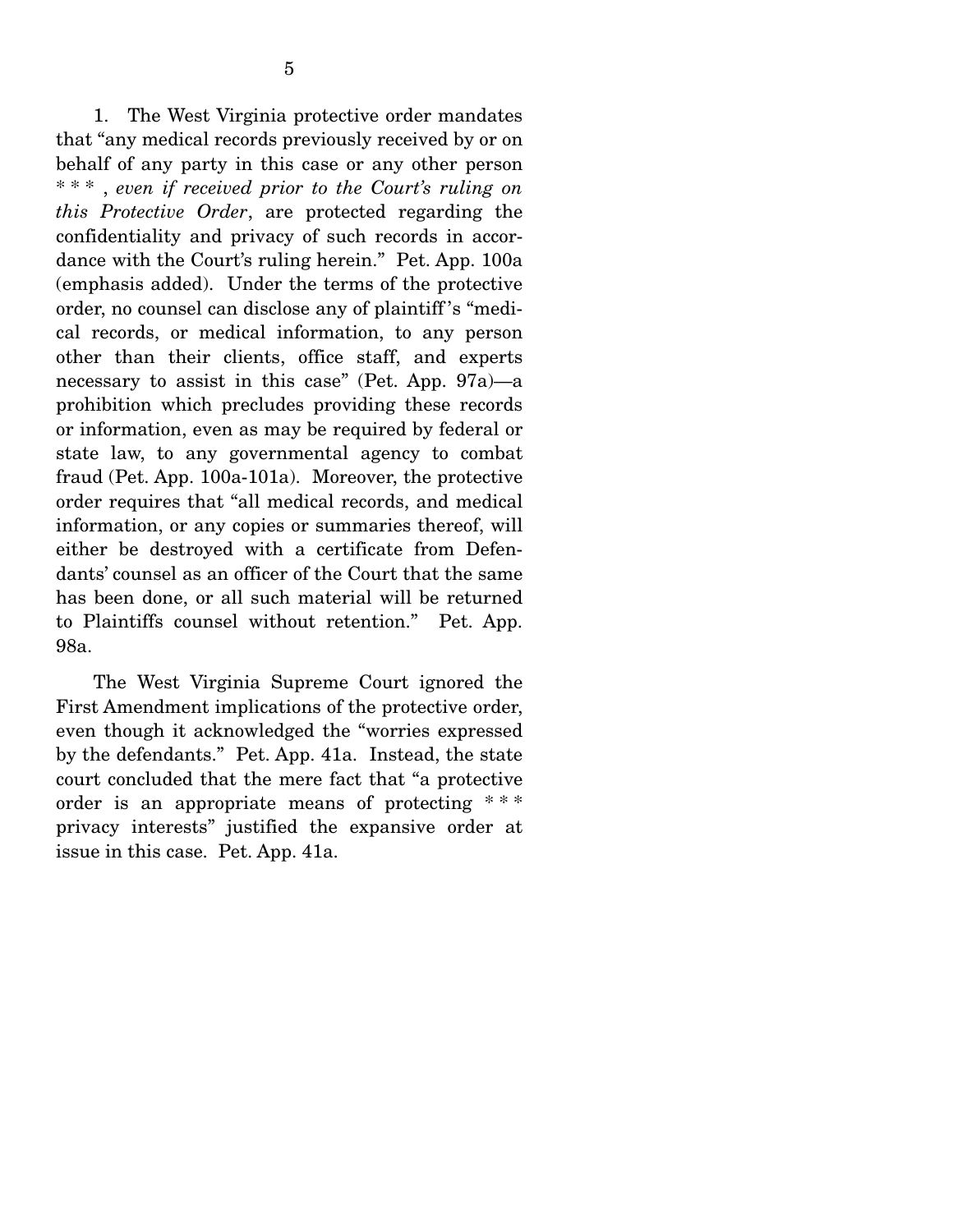2. The protective order and the West Virginia Supreme Court's ruling cannot be reconciled with the precedent of this Court and other appellate courts.

 This Court consistently has held that information obtained outside of civil discovery cannot be subject to a protective order which precludes publication of that information under the First Amendment. In *Seattle Times Co. v. Rhinehart*, 467 U.S. 20 (1984), this Court clearly distinguished protective orders that dealt only with material obtained by parties through the course of discovery from those that did not.

 The Court determined that the protective order in that case, which prohibited disclosure of a donor list *produced* during discovery, was "not the kind of classic prior restraint that requires exacting First Amendment scrutiny." *Id.* at 33. The Court explained that the protective order did no more than "prevent[ ] a party from disseminating only that information obtained through use of the discovery process." *Id.* at 34. Significantly, the protective order allowed the dissemination of "identical information covered by the protective order as long as the information [was] gained through means independent of the court's processes." *Ibid.*

 The Court affirmed this distinction in *Butterworth v. Smith*, 494 U.S. 624 (1990). The Court expressly rejected the argument that restrictions on a grand jury witness's disclosure of his testimony were subject to a lesser scrutiny under *Seattle Times*. The *Butterworth* Court applied strict scrutiny because the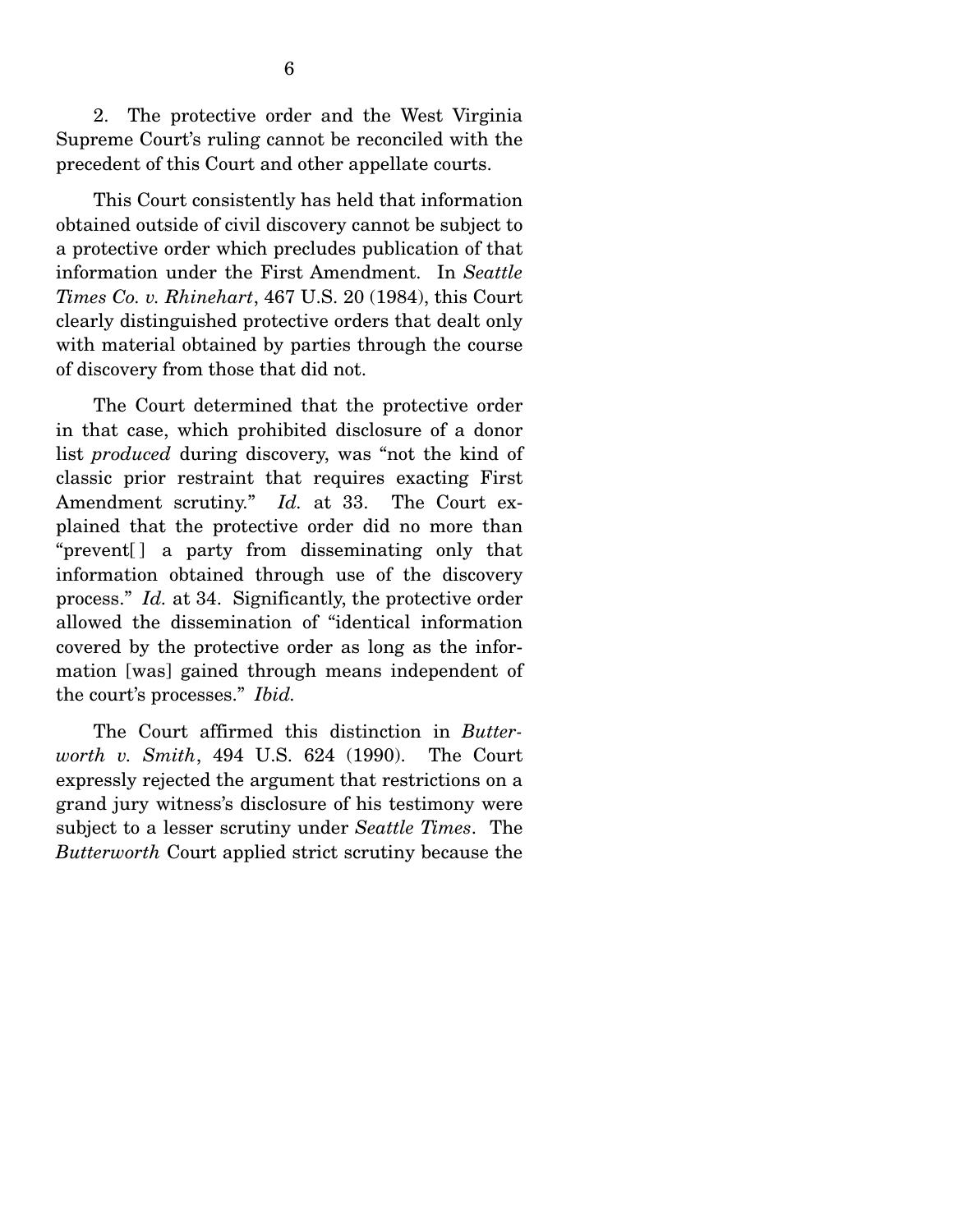restriction "deal[t] only with [witness's] right to divulge information of which he was in possession of *before* he testified before the grand jury." *Id.* at 632 (emphasis added). The Court then struck down the restriction as violative of the First Amendment. *Id.*  at 636.

 3. Not surprisingly, other courts have consistently struck down protective orders like the one at issue in this case—which apply to information received outside the scope of discovery—on First Amendment grounds.

 The Second Circuit has held that a protective order cannot enjoin a party in litigation from disclosing trade secret information obtained outside of discovery. *Bridge C.A.T. Scan Assocs. v. Technicare Corp.*, 710 F.2d 940 (2d Cir. 1983). The court of appeals explained that, "in light of First Amendment considerations, the court generally has no \* \* \* power to prohibit dissemination of the information itself \*\*\* if that information has been gathered independently of judicial processes." *Id*. at 946.

 The Third Circuit reached the same conclusion in *Rodgers v. U.S. Steel Corp.*, 536 F.2d 1001 (3d Cir. 1976). There, the court held that a district court's order prohibiting the disclosure of information—not obtained through discovery—regarding back pay in an employment discrimination suit "constitute[d] a prior restraint on the speech of petitioners' counsel in violation of the First Amendment." *Id*. at 1006.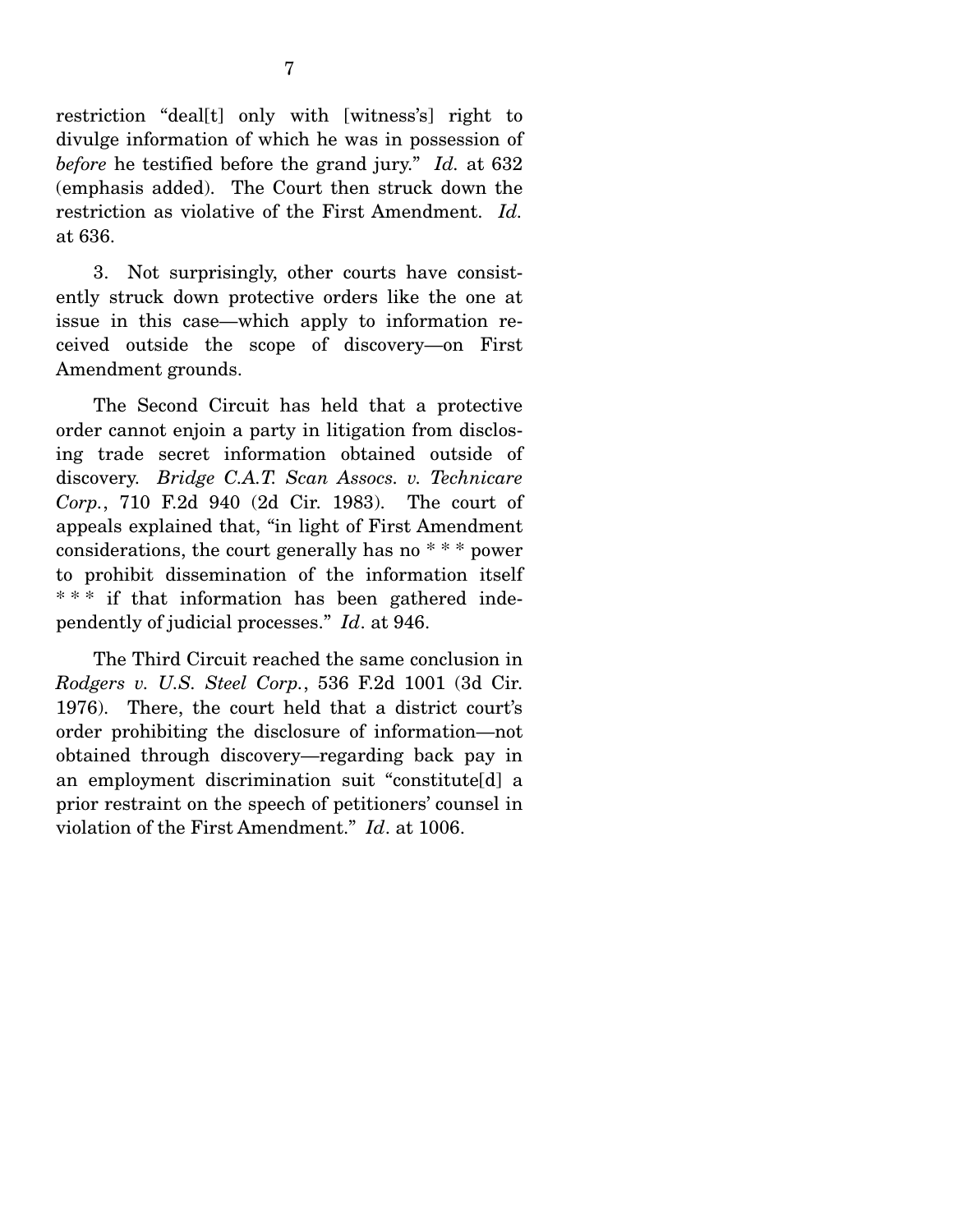Similarly, the Seventh Circuit held that a protective order prohibiting from disclosure "any document 'believed to contain trade secrets or other confidential or governmental information' " was invalid. *Citizens First Nat'l Bank of Princeton v. Cincinnati Ins. Co.*, 178 F.3d 943, 944 (7th Cir. 1999). The Seventh Circuit reasoned that the order could not stand because it was "absurdly overbroad" and "not limited to pretrial discovery." *Id.* at 945 (*citing Seattle Times*, 467 U.S. at 36-37).

 Finally, the D.C. Circuit struck down a protective order that prevented the disclosure of confidential business information that "had [been] obtained before the litigation began." *In re Rafferty*, 864 F.2d 151, 155 (D.C. Cir. 1988). The court of appeals held that a party may not "use the happenstance of a discovery proceeding to place under a protective order materials not obtained through discovery." *Ibid*.

 Unlike the West Virginia Supreme Court's ruling, these decisions universally show that the scope of a protective order cannot, consistent with the First Amendment, extend to information that was not produced in discovery. That alone justifies this Court's review.

## **B. The Overbroad Protective Order Disrupts The Ordinary Function Of The Judicial System**

 Absent this Court's review, the ruling below constitutes a subtle, but important, shift in the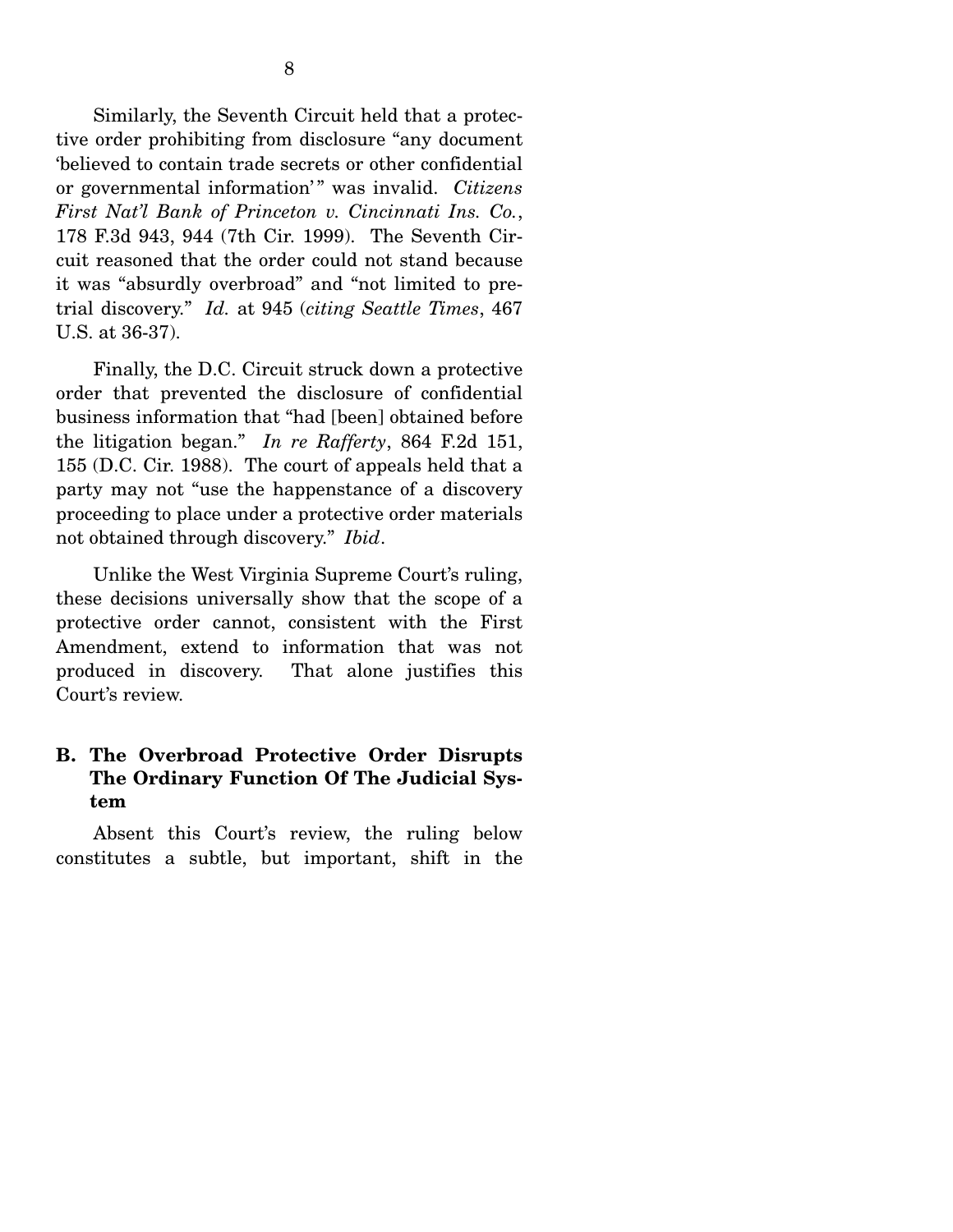balance of power in civil discovery—*from* the party seeking disclosure *to* the party that seeks to resist it. The West Virginia court's decision will have an onerous effect on personal injury actions, employment disputes, trade secret lawsuits, and other cases where a *plaintiff 's* confidential records lie at the heart of the dispute. Rather than appropriately imposing a choice on the plaintiff facing a discovery request—i.e., disclose the information or forgo suit—the West Virginia Supreme Court has imposed a new burden on defendants: forgo your right to collect information to develop your defense or give up your right to keep important records and information that you already lawfully possess.

 1. DRI's members recognize that protective orders are a necessary component of civil litigation. Since the advent of pre-trial discovery in the Federal Rules of Civil Procedure (as well as in state law analogs), "civil trials \* \* \* no longer need be carried on in the dark" because "parties [may] obtain the fullest possible knowledge of the issues and facts before trial." *Hickman v. Taylor*, 329 U.S. 495, 501 (1947). The light that liberal discovery brings, however, can be uncomfortable and costly. And, because "discovery provisions are to be applied as broadly and liberally as possible," *id.* at 506, litigants have the power to engage in fishing expeditions into the most sensitive areas of their adversary's business.

 Protective orders can obviate many discovery concerns regarding confidentiality by limiting disclosure and requiring destruction of the copies at the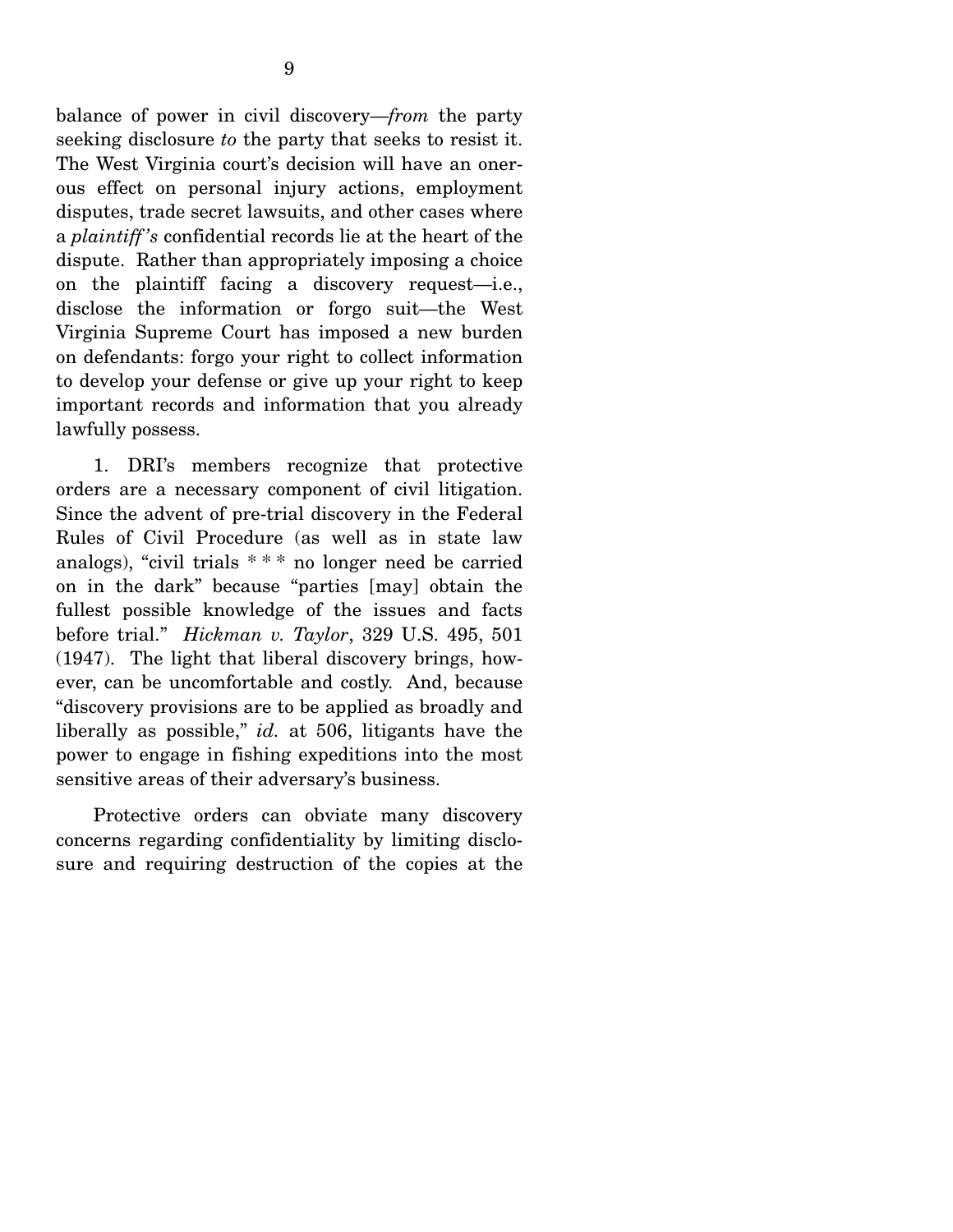conclusion of the case. DRI's members have found that most protective orders (such as those restricting confidential material provided by an opposing party to attorney's eyes only)—which are unlike the expansive order sanctioned in this case—provide the necessary assurances for clients to disclose even the most sensitive and valuable business information. But, even in those cases, protective orders effectively give the party that seeks to *resist* disclosure of sensitive information a choice. Instead of producing the sensitive information, the party could offer a stipulation as to the facts that might obviate the need for production. *See Searcy v. eFunds Corp.*, No. 08 C 985, 2010 WL 183362, \*5 (N.D. Ill. Jan. 20, 2010) (Defendants electing to stipulate to the numerosity of the proposed class in lieu of producing records with potentially sensitive consumer information). Or, in the absence of an acceptable stipulation, a plaintiff can forgo a claim or a defendant can abandon a defense in order to avoid disclosing the sensitive information. Thus, in *Coca-Cola Bottling Co. of Shreveport, Inc. v. Coca-Cola Co.*, 107 F.R.D. 288 (D. Del. 1985), a district court ordered defendant Coca-Cola to produce its closely-guarded, top secret formulas to its syrup. *Id.*  at 297-99. Rather than produce those secret formulas pursuant to a protective order, Coca-Cola privately settled the dispute and thereby forwent its right to seek vindication. Arthur R. Miller, *Confidentiality, Protective Orders, and Public Access to the Courts*, 105 Harv. L. Rev. 427, 470 (1991).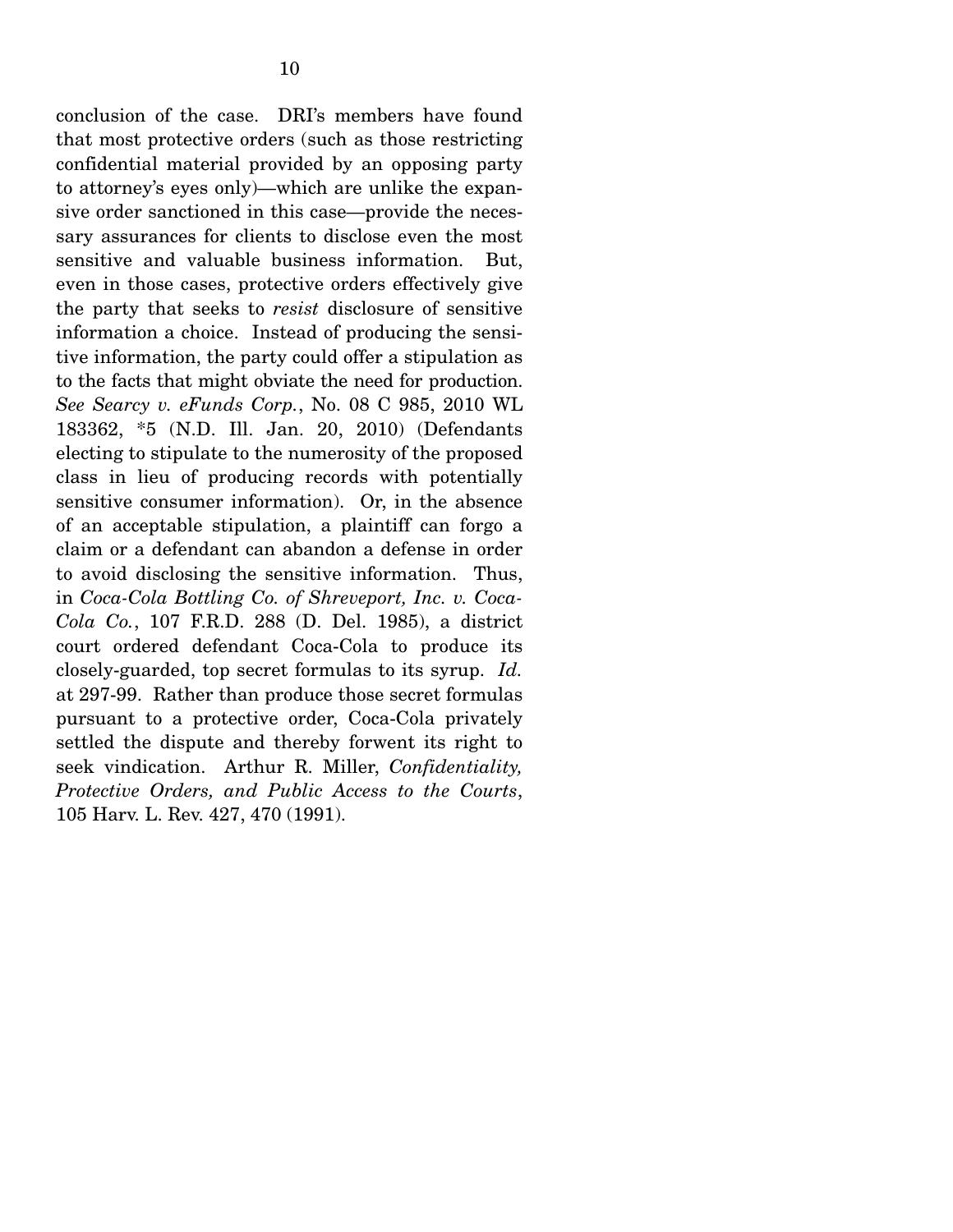2. The ruling below, however, alters this calculus. To be sure, the party resisting discovery still produces the confidential material pursuant to a protective order. But, because the protective order also extends to records and information obtained or created *outside* of litigation (Pet. App. 100a), the party seeking discovery also must give up (and not disclose) whatever copies of that information it might have previously obtained—or not accept the discovery being produced.

 Not only does this raise significant First Amendment concerns that warrant the Court's review (*see* pp. 3-7 *supra*), but absent review the ruling below will have real and practical consequences to DRI's members and their clients. In personal injury lawsuits, defendants must have access to a plaintiff 's medical records and information in order to mount a defense because these materials are necessary to issues of causation, fault, and the nature and extent of damages. Yet, in order to obtain full access to this critical information, the West Virginia Supreme Court has forced defendants—such as petitioner—to give up their right to all pre-existing medical records they obtained outside of discovery and already lawfully possessed. Pet. App. 100a. Indeed, depending on the nature of the suit, a defendant such as State Farm might decide to abandon a defense rather than become bound by a protective order that requires the destruction of business records or the violation of record retention policies mandated by other state laws. Pet. 34-35. And, as the petition explains, the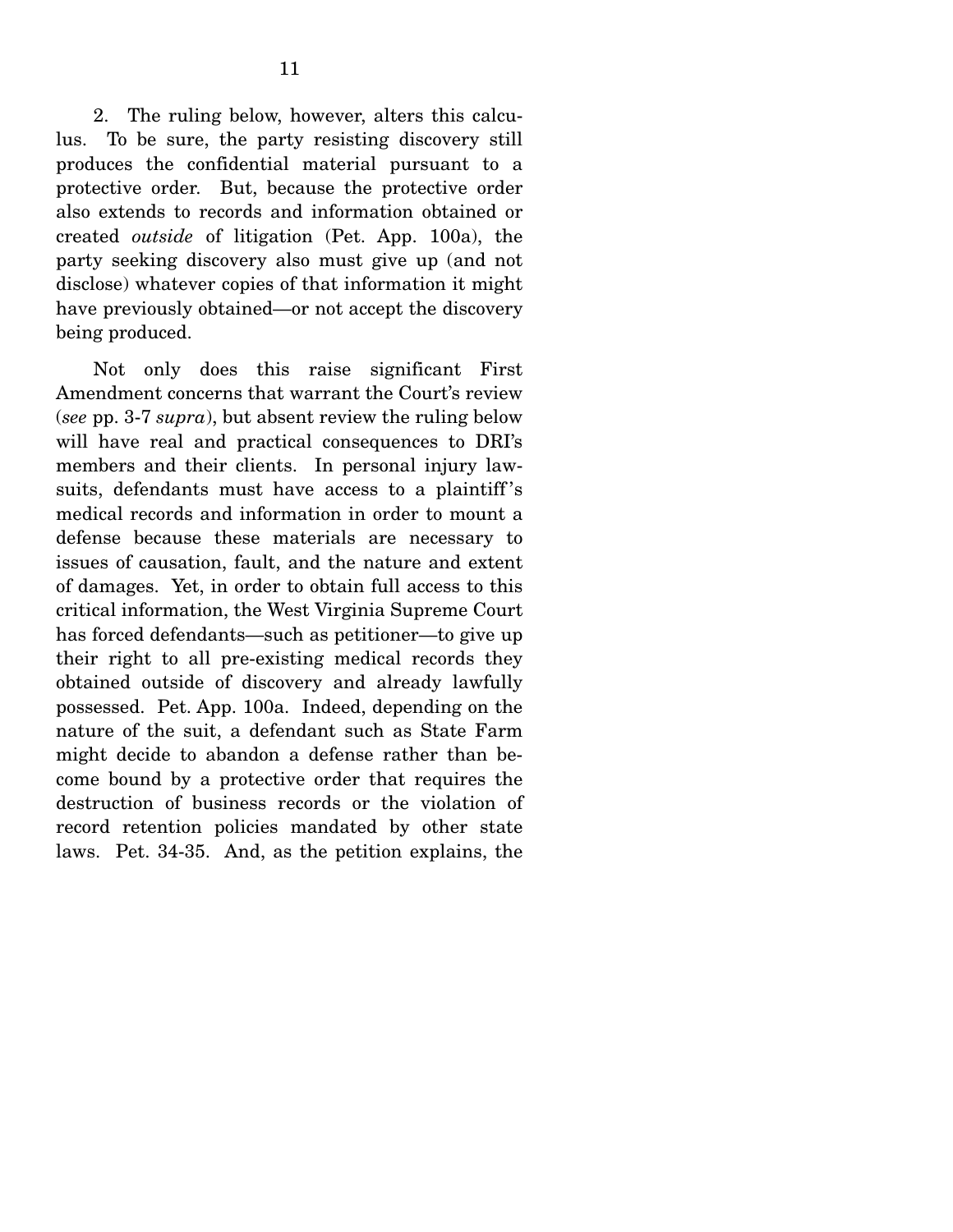West Virginia court's ruling precludes State Farm from using this information—regardless of whether it was obtained outside of the discovery process—to seek redress from the government regarding potential fraud. Pet. 15; *BE & K Constr. Co. v. N.L.R.B.*, 536 U.S. 516, 524 (2002) ("[R]ight to petition [is] one of the most precious of the liberties safeguarded by the Bill of Rights . . . [and] extends to all departments of the Government.") (internal citations omitted).

 Moreover, the West Virginia Supreme Court's decision will adversely affect other types of cases where a *plaintiff 's* confidential records lie at the heart of the dispute. For example, in suits involving the alleged misappropriation of trade secrets, a plaintiff may demand a protective order to preclude the dissemination of its trade secrets. But an overbroad protective order—such as the one at issue in the present case—could require a defendant to sacrifice its right to use business information and records it might have previously obtained outside of discovery, in order for the defendant to gain discovery regarding the trade secret it was accused of stealing. Similarly, in an employment discrimination action, an overbroad protective order that applies to materials obtained outside of discovery might force defendants to abandon their right to maintain and use information they already possessed about their employees from their human resources departments in their defense of future lawsuits.

 A plaintiff should not gain a litigation advantage merely by filing suit and then demanding a broad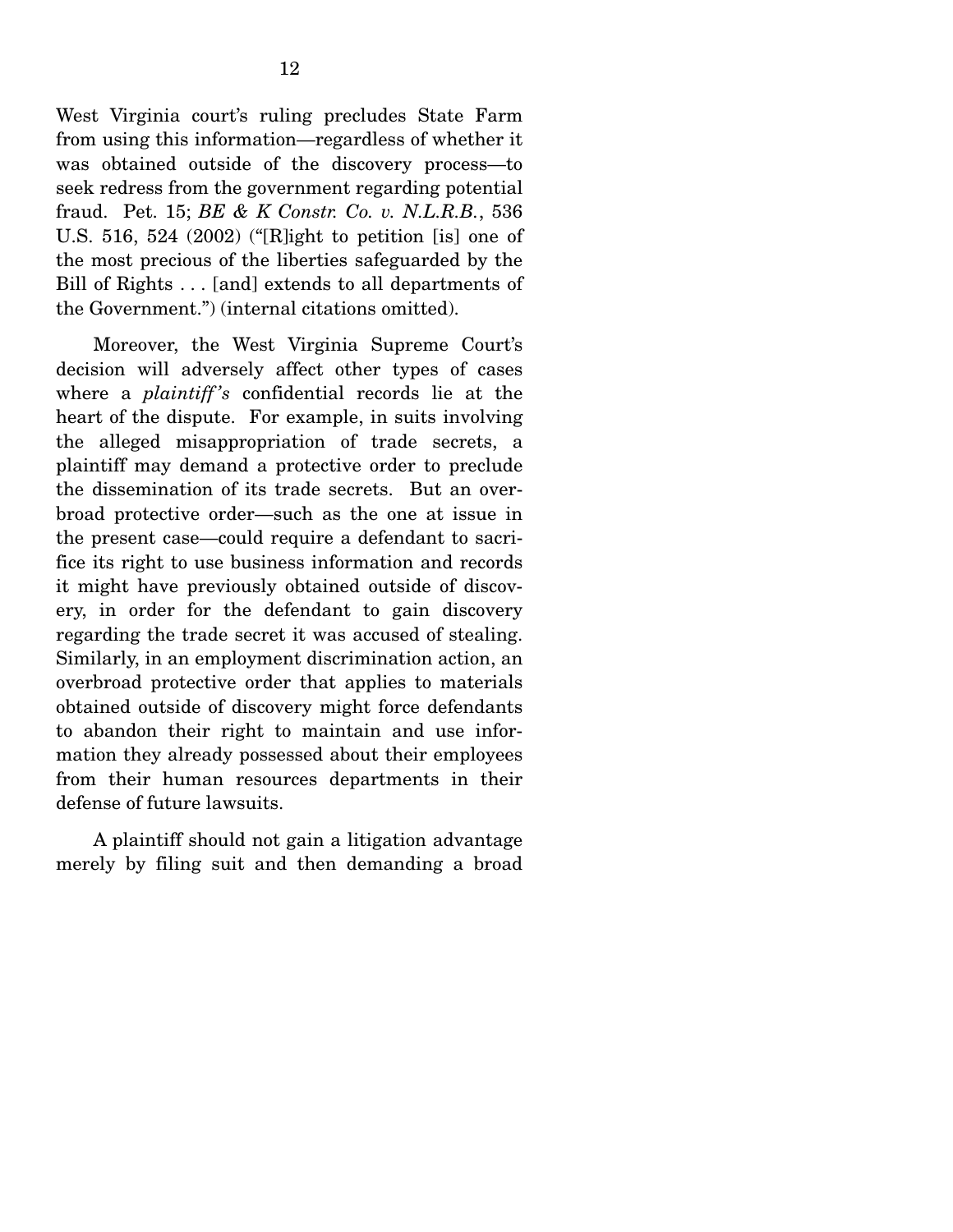protective order to guard the very information he placed at issue in the suit and to displace information that might already be in the hands of the defendant. *Schoffstall v. Henderson*, 223 F.3d 818, 823 (8th Cir. 2000); *cf. General Dynamics Corp. v. United States*, 131 S. Ct. 1900, 1907 (2011) (noting that when state secrets would be disclosed "neither party can obtain judicial relief"). DRI maintains that a protective order (and the discovery process in general) is not the appropriate means for a plaintiff to enjoin its adversary's use of information already disclosed outside of litigation.

 3. Finally, the West Virginia Supreme Court's "certification requirement" of documents subject to the overbroad protective order places DRI's members at substantial risk in future cases.

 In this case, the protective order mandates that defense counsel cannot obtain confidential records absent a willingness to certify that "all medical records, and medical information or any copies or summaries thereof" have either been returned or destroyed five or six years after the termination of the case. Pet. App. 98a. By its express terms, this necessarily includes not only records the defense counsel received in discovery (and can readily account for), but also records and information in the possession of third parties—who may have possessed these records or the information in these records *prior to* the commencement of litigation—that defense counsel is without authority to bind or control. *Ibid.*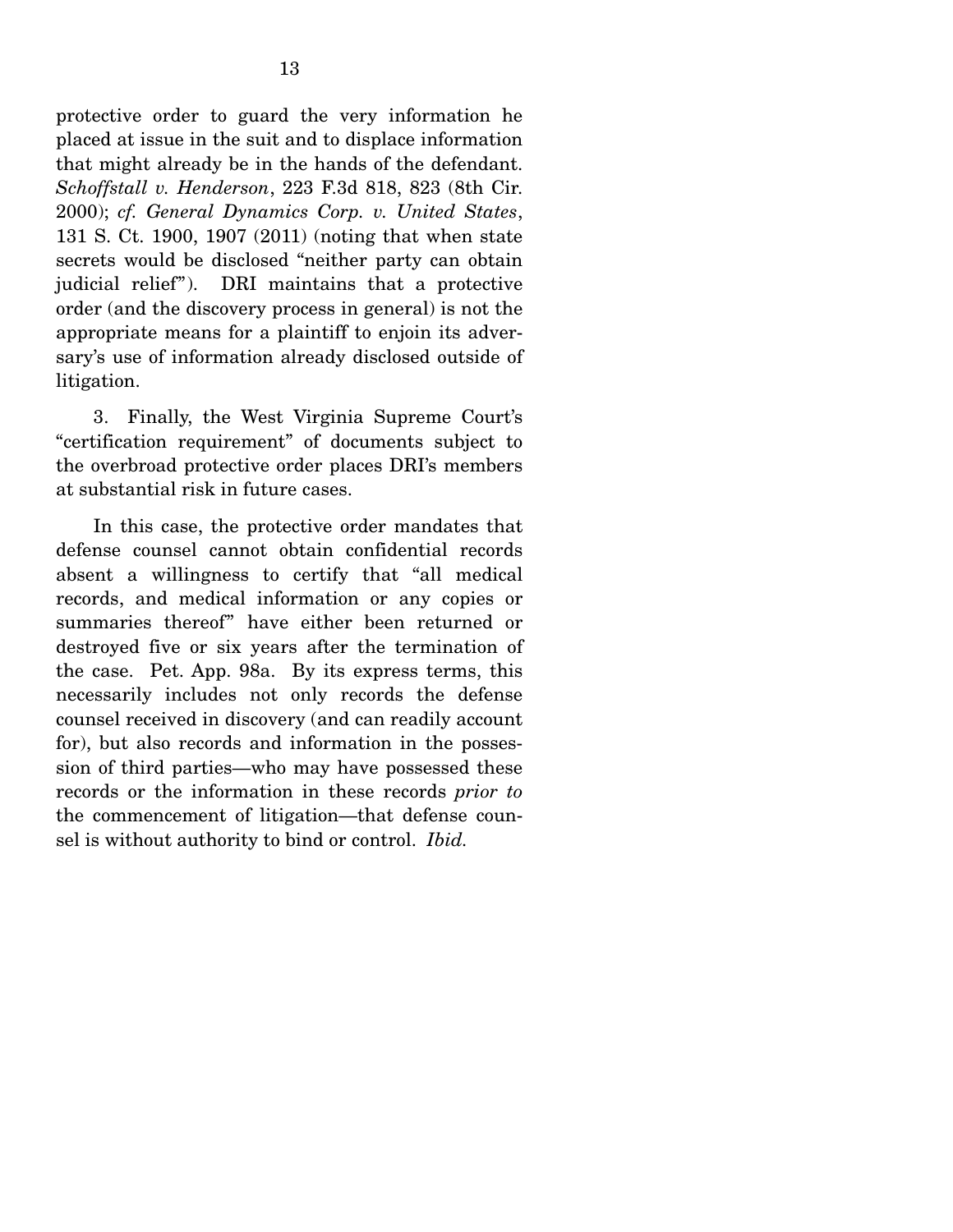And, if defense counsel fails to certify that third parties have destroyed all of the materials or this certification is made in error, that counsel is subject to sanctions for violating a court order. As the dissent below recognized, such counsel (and their clients) may be subjected to lawsuits years later "when plaintiffs' lawyers discover a copy of a medical record buried in an insurance company's archives." Pet. App. 55a (Ketchum J., dissenting).

 This is nothing like the certification requirements in other protective orders, where an attorney must certify only to his own return or destruction of documents received in discovery. *See, e.g.*, 10 W.D. Pa. Local Rule App. LPR 2.2, *Protective Order*, at ¶¶ 3, 15 (stating that a party may designate certain documents disclosed "during the course of this litigation" as containing "Confidential Information" or "Highly Confidential Information," and that "each party or other person subject to the terms of this Protective Order shall be under an obligation to destroy or return to the producing party all [such] materials and documents \* \* \* and to certify to the producing party such destruction or return."); S.D. Tex. Local Rules, Patent Cases, *Protective Order*, at ¶¶ 4, 10 (same). Absent this Court's review, attorneys subject to such certification requirements will find themselves in conflict with their clients, at the end of a case, when the client and third-party records that were never produced in litigation will be subject to a return or destruction requirement and attorney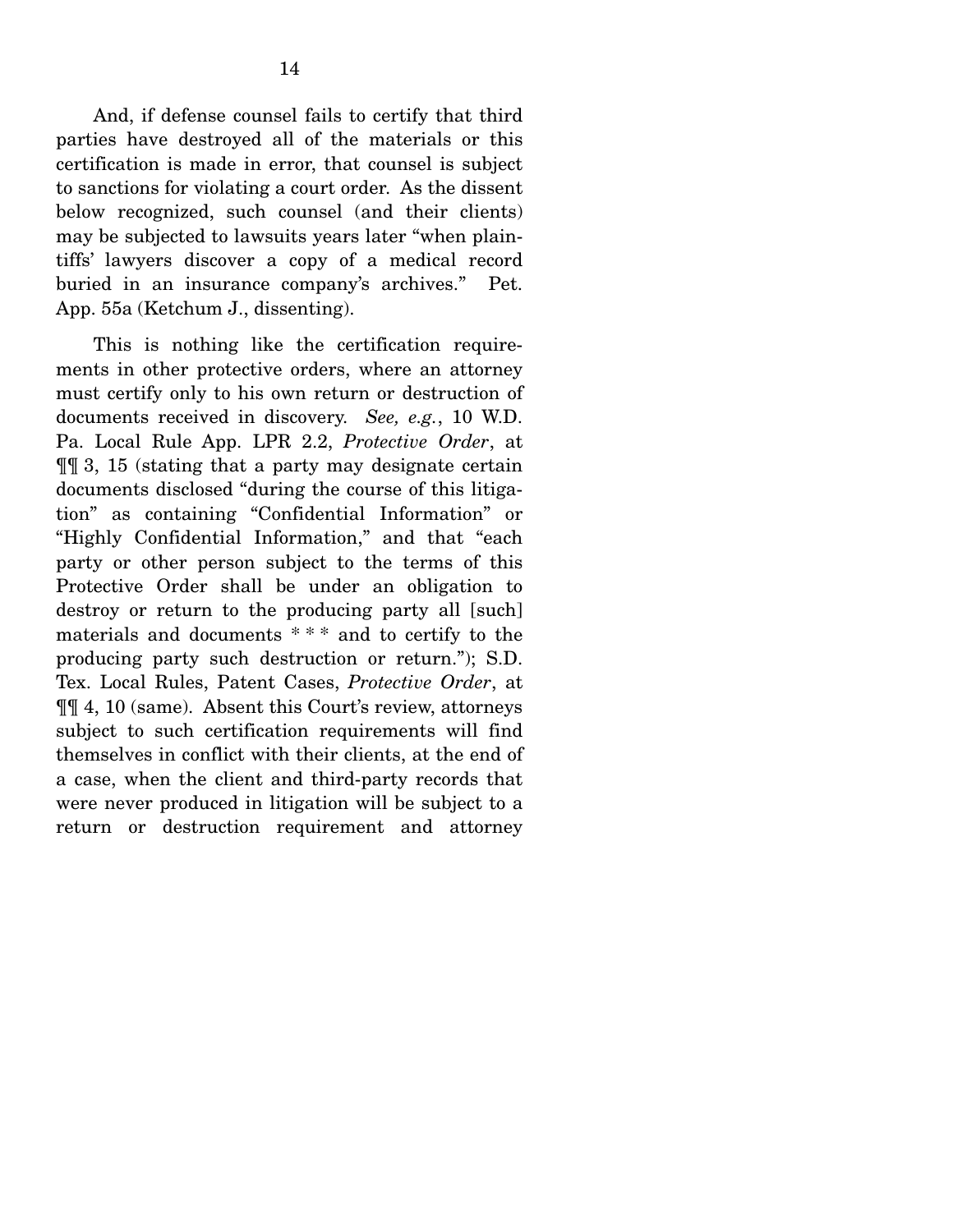certification—where the failure of compliance might be significant penalties from the court.

## **C. This Case Is An Excellent Vehicle To Resolve An Important Discovery Issue That Often Evades Review**

 As DRI has found, discovery issues, particularly those raising the scope of a protective order, are unlikely to come before this Court with any regularity. The petition thus presents a unique opportunity to address an important First Amendment issue that profoundly affects the discovery process.

 Moreover, because discovery disputes, regardless of how important they may be to the parties, often are not appealable under the collateral order doctrine, *see Mohawk Indus., Inc. v. Carpenter*, 130 S. Ct. 599, 603 (2009), this case is the rare discovery dispute that properly comes before this Court for review.

 Because discovery already imposes a significant burden on DRI's members and their clients—the cost of which sometimes compels defendants simply to settle the suit, *see Bell Atl. Corp. v. Twombly*, 550 U.S. 544, 558-60 (2007), the cost of litigating collateral issues (such as protective orders) is often impractical for many clients. DRI's members often advise their clients to not pursue expensive appeals over the scope of overbroad discovery orders. Accordingly, important questions concerning discovery—even though those issues affect the everyday practice of law—too often evade this Court's review. And